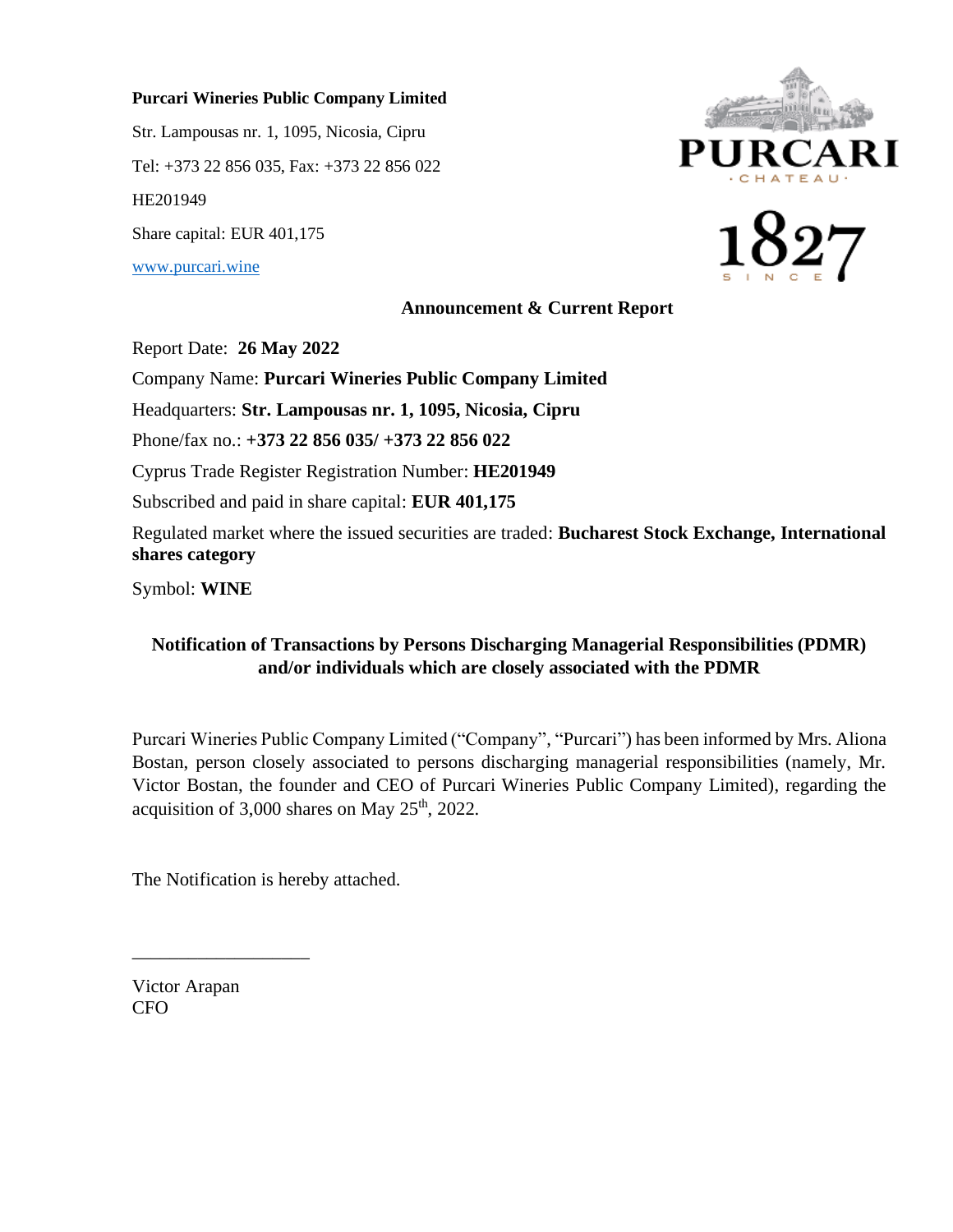# **Notification of Transactions by Persons Discharging Managerial Responsibilities and Persons Closely Associated with them**

[This form is required for disclosure of transactions under Article 19 of Regulation (EU) No 596/2014 of the European Parliament and of the Council of 16 April 2014 on market abuse (Market Abuse Regulation)]

|    | Details of the person discharging managerial responsibilities/person closely associated                                                                                                              |                                                                                                                                                                        |  |  |  |  |  |  |
|----|------------------------------------------------------------------------------------------------------------------------------------------------------------------------------------------------------|------------------------------------------------------------------------------------------------------------------------------------------------------------------------|--|--|--|--|--|--|
| a) | <b>Name</b>                                                                                                                                                                                          | <b>Bostan Aliona</b>                                                                                                                                                   |  |  |  |  |  |  |
|    |                                                                                                                                                                                                      |                                                                                                                                                                        |  |  |  |  |  |  |
|    | Reason for the notification                                                                                                                                                                          |                                                                                                                                                                        |  |  |  |  |  |  |
| a) | Position/status                                                                                                                                                                                      | PERSONS CLOSELY ASSOCIATED TO PERSONS DISCHARGING MANAGERIAL<br>RESPONSABILITIES, NAMELY MR. BOSTAN, THE FOUNDER AND CEO OF<br>PURCARI WINERIES PUBLIC COMPANY LIMITED |  |  |  |  |  |  |
| b) | <b>Initial Notification</b><br>Amendment                                                                                                                                                             | No                                                                                                                                                                     |  |  |  |  |  |  |
|    | Details of the issuer, emission allowance market participant, auction platform, auctioneer                                                                                                           |                                                                                                                                                                        |  |  |  |  |  |  |
| a) | or auction monitor<br><b>Name</b>                                                                                                                                                                    | Purcari Wineries Public Company Limited                                                                                                                                |  |  |  |  |  |  |
|    | LEI                                                                                                                                                                                                  | 2138004WTEJACWP9GT35                                                                                                                                                   |  |  |  |  |  |  |
|    |                                                                                                                                                                                                      |                                                                                                                                                                        |  |  |  |  |  |  |
|    | Details of the transaction(s): section to be repeated for (i) each type of instrument; (ii) each<br>type of transaction; (iii) each date; and (iv) each place where transactions have been conducted |                                                                                                                                                                        |  |  |  |  |  |  |
| a) | Description of the<br>financial<br>instrument,<br>type of<br>instrument<br>Identification<br>code                                                                                                    | ORINARY SHARES / CY0107600716                                                                                                                                          |  |  |  |  |  |  |
| b) | Nature of the<br>transaction                                                                                                                                                                         | ACQUISITION OF SHARES ON REGULAR MARKET                                                                                                                                |  |  |  |  |  |  |